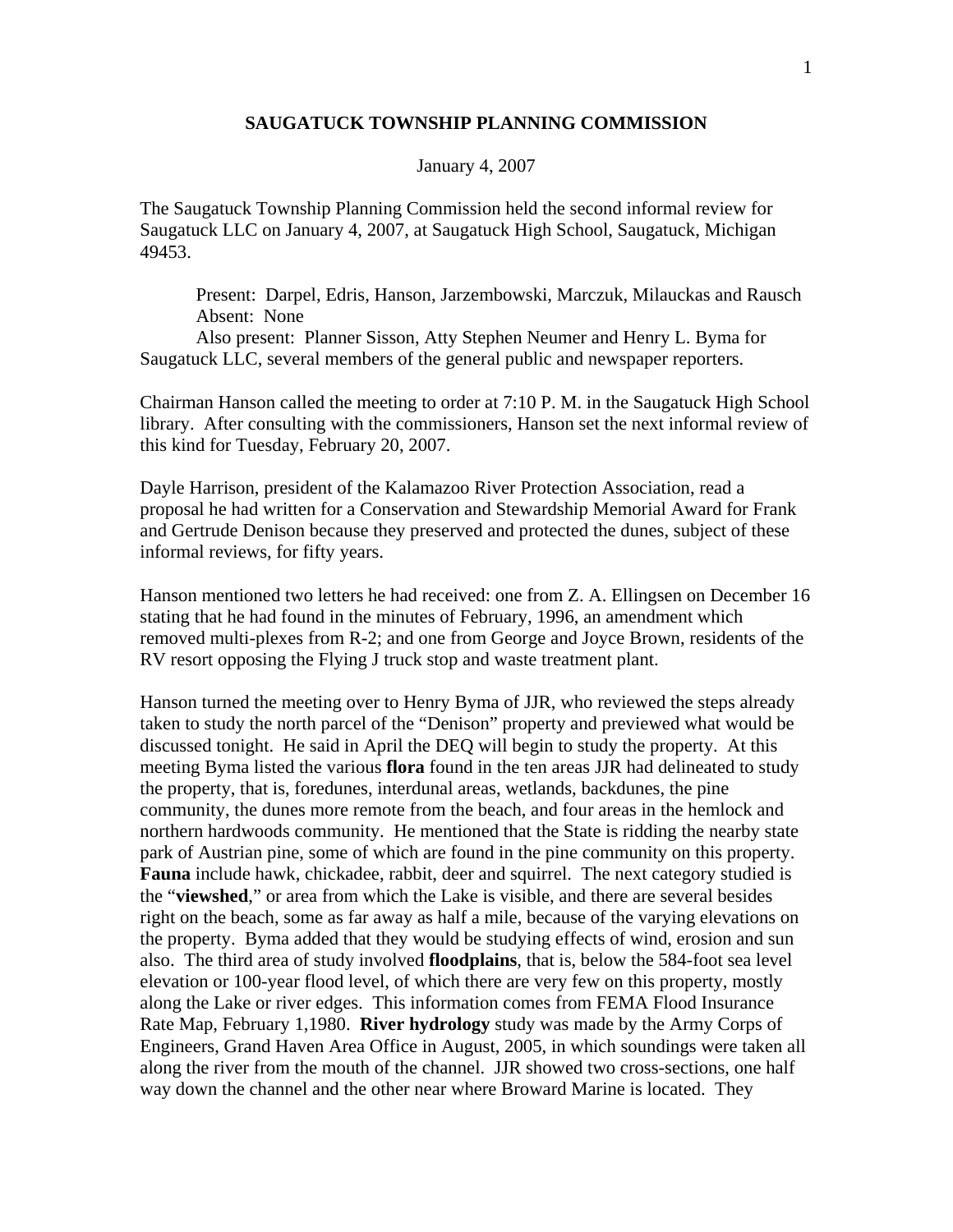showed an average depth of 16 feet, which is the depth the Corps will maintain in the channel. They determined that the sheet pilings in the channel are becoming degraded, more severely around the piers because water is getting underneath causing erosion. Byma said this information is pertinent to the study because if improvements are made in the revetements, it might affect the bordering land areas. The Corps does most of its research from the water, but would like to have an easement along the land as well. The last item on tonight's list was **utilities**, and those now available are overhead electric and underground telephone. Water and sewer would have to come from Blue Star Highway. Byma also reviewed a time line of the history of the property from the 1700's to the present along with a list of the resources consulted.

Hanson opened discussion to the Commissioners and questions involved whether more study had been done on the historic road, if efforts had been made to locate buried structures, and if Native American relics could be documented. Byma said they would try to watch for any artifacts, but structures that were there were wooden, not very permanent, and there is no legal description of that time. The land has changed so much because of being totally denuded and then covered by sand that it would be hard to determine the "platted area" of Singapore.

Hanson invited questions from the audience and Phil Miller of Holland St., Saugatuck, said there was some ambiguity at the end of the last informal review. Hanson explained that the cooperation agreement between Saugatuck LLC and the township stated that if the developer's plan did not meet the Zoning Ordinance requirements, it could still be considered. Neumer added that there was a question of whether the rezoning was properly accomplished. Miller wanted to know how long the agreement would be in effect, and Neumer said he thought they signed it in October and it was binding for six months, but it could be extended for three years. He thought it might take that long. He said neither party could do anything against the agreement during that time and the two parties are still cooperating. Miller asked if all information was available to the public, and Hanson said everything from the previous meeting is on the website.

Senator Birkholz asked if Singapore was designated an historic site, and Byma said NO.

Tony Vettori asked how far into the river the Army Corps of Engineers maintains, and Byma said he didn't know.

Mike Shaw read a letter from David Swann reminding Saugatuck LLC of the community vision for land use, conservation and smart growth and asking why it seems they have a contrary vision. Has Aubrey McClendon, the property owner, read the Tri-Community Plan, and does he know that the number one priority is for this land to be preserved as public land because of its scenic natural shoreline? Neumer replied that he has read it.

Harrison asked if JJR has considered having experts document the flora and fauna, and Neumer said they are using their own experts, JJR, and they will work with the DEQ. Harrison said he'd seen the DEQ "blow" evaluations and he wanted to know who their experts were.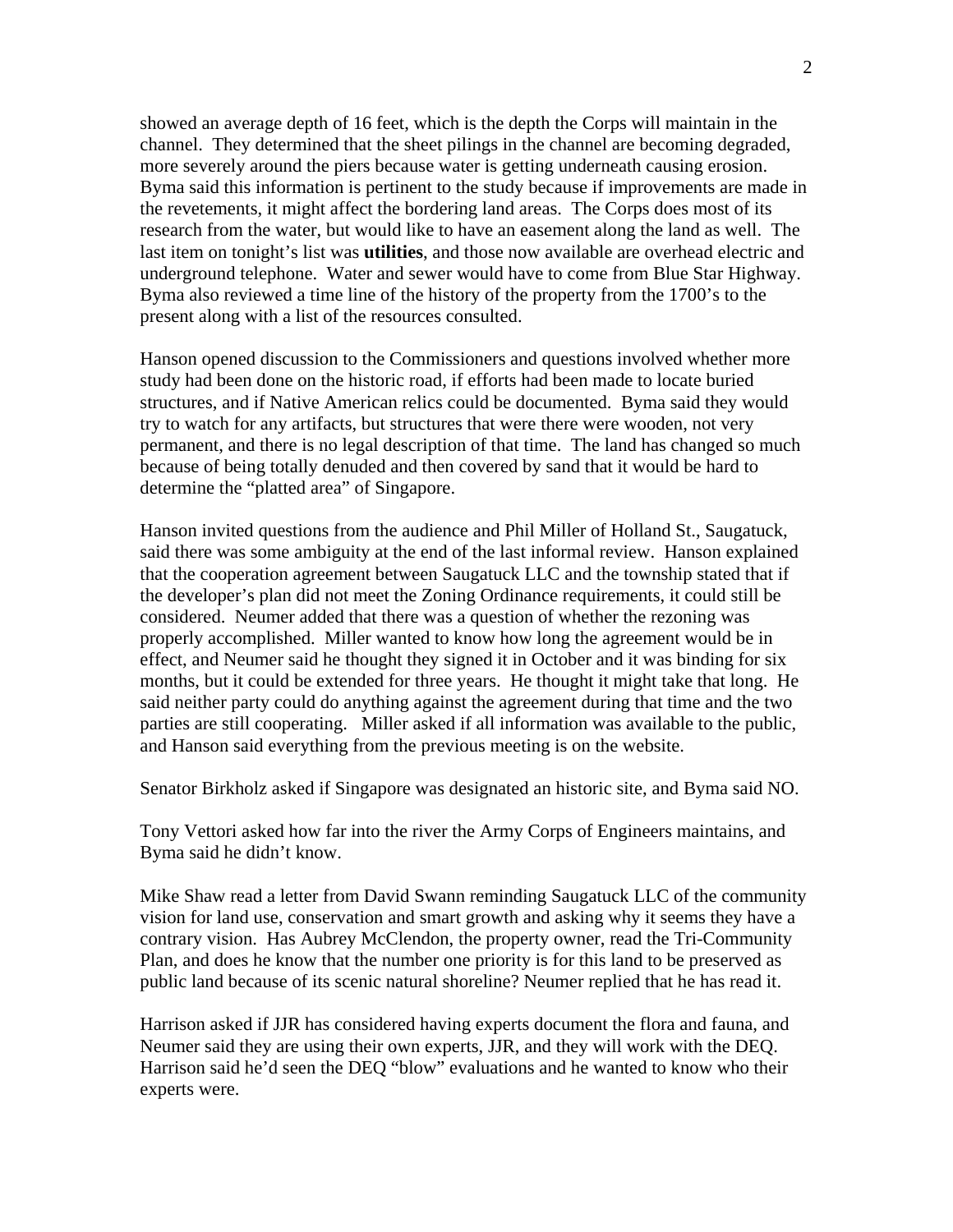Miller asked if part of the road into the property is on Ken Denison's property, and Neumer explained that they had a mutually cooperative easement agreement regarding the road. He added it would not be a good road for long term development, and they hoped to use the old wagon trail. Asked if it would be the same width, Neumer said it would be no wider than a standard two-lane road. Hanson said the township has been using the 20-foot wide standard required by the Fire Department.

John Legge asked if a list of the flora could be made available.

Milauckas asked when there might be some kind of development plan, and Neumer suggested the April and May meetings might identify areas where building might take place, and by June what kind of development.

April Schultz, representing the Land Conservancy of West Michigan, asked when they would focus on the south parcel, and Neumer answered, "The next meeting." By the April meeting he said they would know the "issues" on the south parcel.

Miller thought this was a step backward because he understood the south parcel would be sold to Saugatuck and there was no plan for development there. Neumer said they haven't determined that yet, but the sale to Saugatuck is still under "strong consideration."

John Wallace asked if any burial grounds have been found, and was told there is no documented proof.

Harrison asked if fishing would still be allowed on the piers, and was told that fishing is still going on.

At 8:40 Chairman Hanson called for a break, and at 8:47 he reconvened the meeting for other Planning Commission business. The first issue was enforcement of the landscaping for North Pointe Plaza on Blue Star next to the township hall. Hanson reported that Z. A. Ellingsen has advised, in the future, either requiring an escrow account or a revocable letter of credit to ensure that landscaping is done according to site plan and maintained. However, Ellingsen thinks, from last summer's assessment, that the landscaping meets the motion on the site plan. Sisson asked if he assessed the caliper of the trees, and was told NO. Hanson said he would call Ellingsen, and Darpel offered to go over it all with Ellingsen. Edris asked if the P.C. could go ahead with requiring the escrow or letter of credit for future projects, and was told there is no need for an amendment to the Ordinance. Rausch suggested requiring a due date for completion of landscaping.

Hanson announced that Ellingsen has been charging \$50 for the review of home occupations. There was some question whether this was part of the township fee schedule.

A great deal of discussion went into finding another special meeting date in February because of the need for another public hearing on the DeYoung project. Thursday,